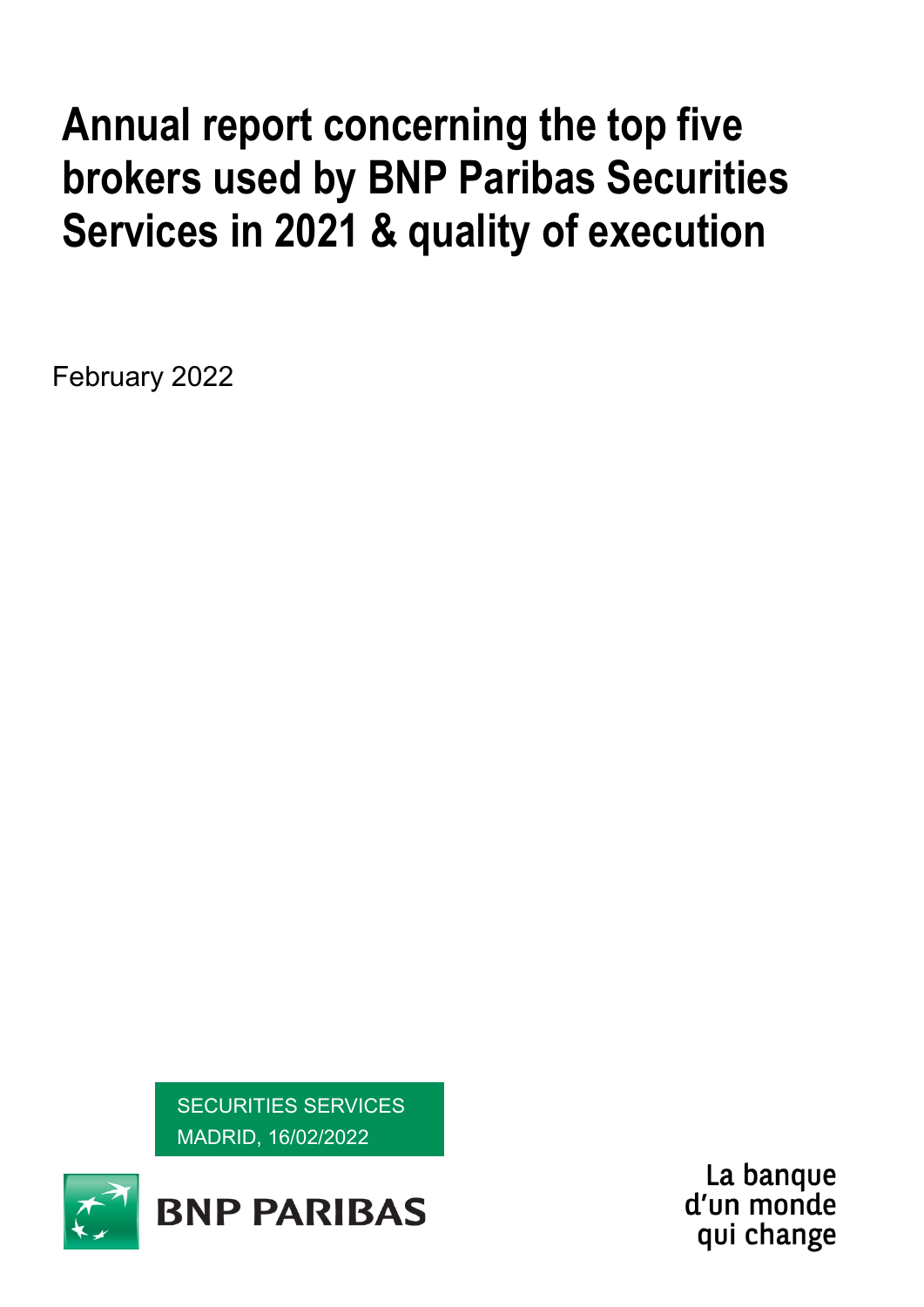## **Introduction**

In conjunction with the implementation of the directive 2014/65/UE of the European Parliament and Council dated May 15th 2014 regarding financial instruments' markets (MIFID II), entities belonging to BNP Paribas must publish once per year information related to the identity of execution platforms and to the execution quality.

To comply with its obligations, BNP Paribas Securities Services, in its quality of operator of services of « receipt and transfer of orders » (hereafter RTO), has the obligation to establish for each category of financial instruments (as defined in MIFID II), the ranking of the five first brokers in terms of volume of transactions through which client orders have been executed during the previous year as well as summary information on the execution quality obtained.

As specified by the regulator, this report is produced on a « Best Effort » basis and leans on the knowledge of BNP Paribas Securities Services concerning year 2021.

This report is available on BNP Paribas Securities Services' website (securities.bnpparibas.com).

## **1. Field of application of the execution quality report**

## **1.1 Scope of activity**

This report applies to the activities of BNP Paribas Securities Services concerning:

- Corporate Trust Services (Madrid) related to pure registered shareholders entered in issuers' register.
- Clearing, Custody and Settlement (Madrid) related to professional clients.

## **1.2 Financial instrument categories**

In 2021, in the framework of its activities, BNP Paribas Securities Services was led to operate on the following categories of financial instruments:

**Financial instruments as defined by MIFID II** 

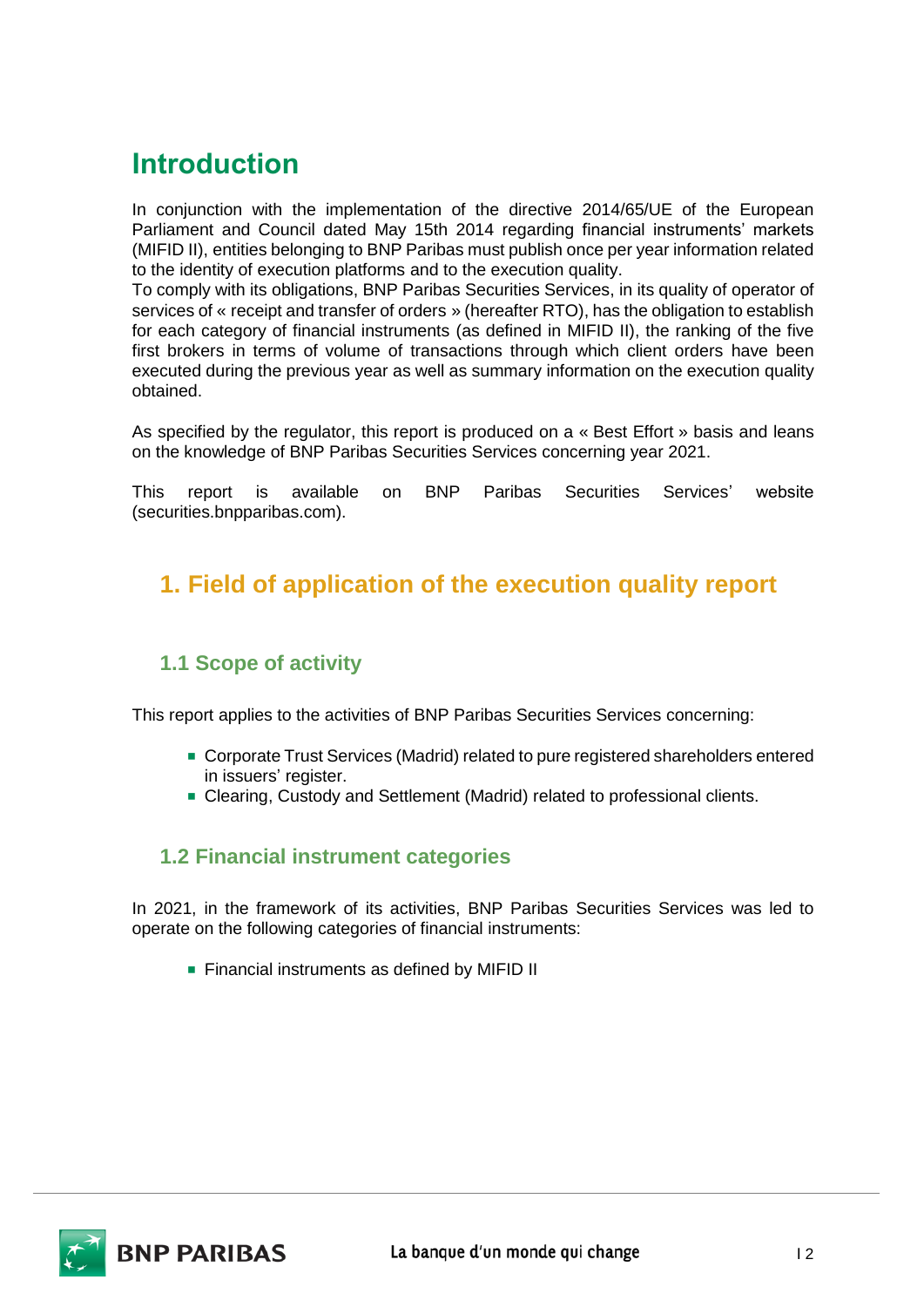## **1.3 Client types**

Orders transiting through BNP Paribas Securities Services come from professional clients and/or pure registered shareholders entered in issuers' register.

Please note that in 2021, a high volume of activity concerning professional clients (mainly due to PT´s activity) is processed by the broker BNP Personal Investors and Sabadell Bank in accordance with our « Best Selection » policy.

## **1.4 Identity of the top five brokers**

In appendix 1, the identity of the top five brokers is revealed in terms of trading volumes on which they have executed client orders by client type and this for each financial instrument liquidity level.

## **2. Information concerning the execution quality**

BNP Paribas Securities Services does not directly execute orders on the market but transfers them to brokers. Therefore, a « Best selection » policy has been defined and its objective is to cover the terms of the selection of its intermediaries.

Thereby, when transmitting orders, BNP Paribas Securities Services ensures that the selected intermediary is bound by an obligation of « Best execution » :

- **Either because the intermediary is an entity itself subject to such an obligation** and has agreed to consider BNP Paribas Securities as its client, professional or non-professional
- Or because the intermediary legally committed to comply totally or partially with the « Best execution » requirements.

Intermediaries thus selected shall enable BNP Paribas Securities Services to comply with the obligation to obtain the best possible result for its clients.

## **2.1 Qualitative criteria of selection**

Qualitative criteria specified below are a pre-requisite for BNP Paribas Securities Services in selecting its intermediaries:

- **Experience**
- Reputation
- **Financial solvency**

## **2.2 Execution criteria**

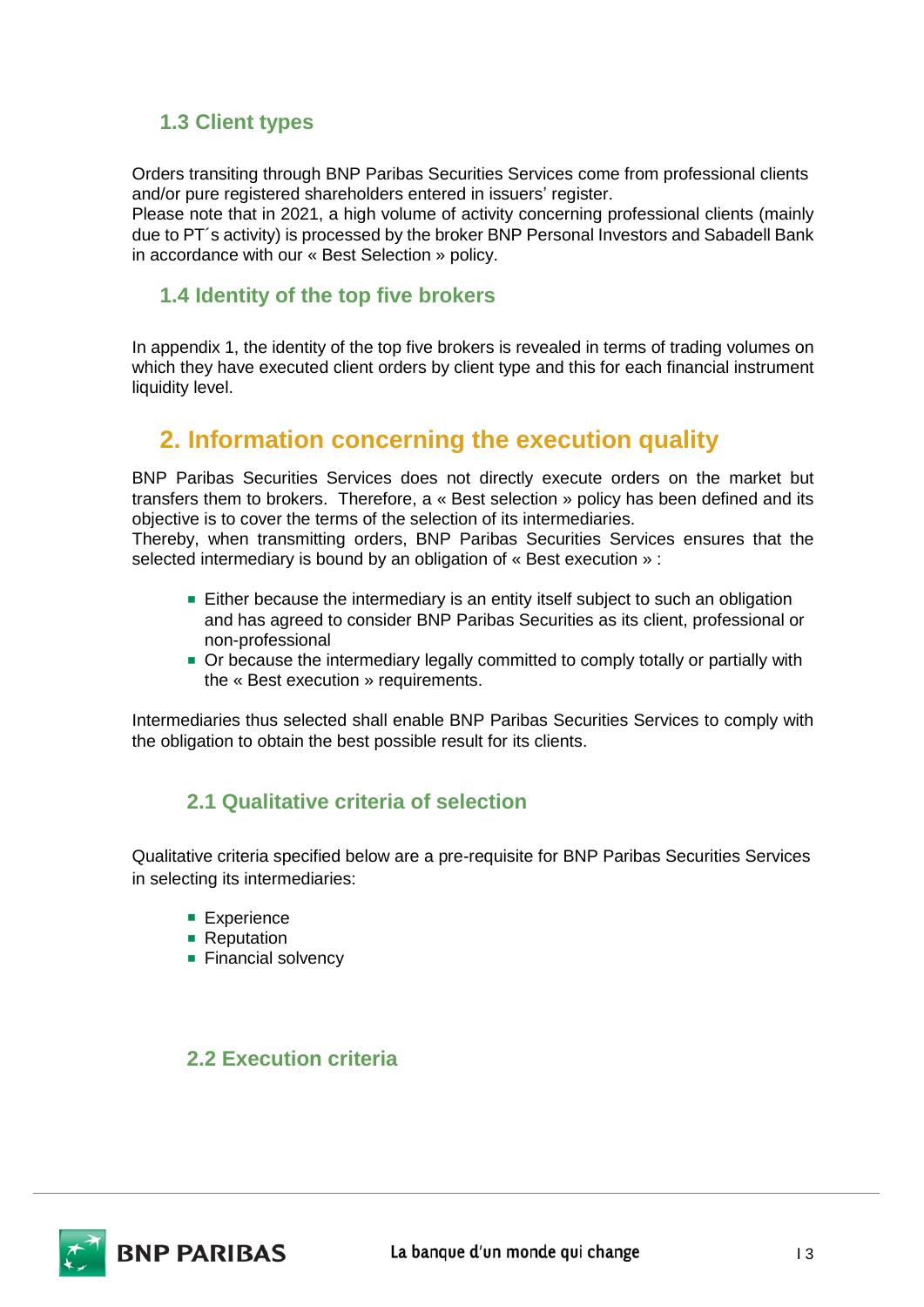The intermediaries that meet the qualitative criteria must also be able to implement execution criteria which are listed below. Indeed, BNP Paribas Securities Services considers that, with respect to the scope of the activities concerned (client characteristics, financial instruments and orders executed), these criteria enable it to obtain the best possible result for its clients.

Criteria in decreasing level of importance are:

- **Probability of execution and settlement**
- Global cost
- Speed and execution reliability
- Size and volume
- Type of order and any other matter regarding the execution of orders.

## **2.3 Execution platforms**

Intermediaries provide the list of the different execution locations that they will have themselves selected, in order to ensure that they do not deprive themselves of the global offer available and to be always in position to obtain, from its intermediaries the best possible result for its clients.

It should be noted that BNP Paribas Securities Services is not closely linked to the execution platforms used. It is does not have a conflict of interest with the latter and does not hold a participation. BNP Paribas Securities Services has not concluded any particular agreement with the execution platforms used by the intermediaries, nor discount, rebate or nonmonetary benefit.